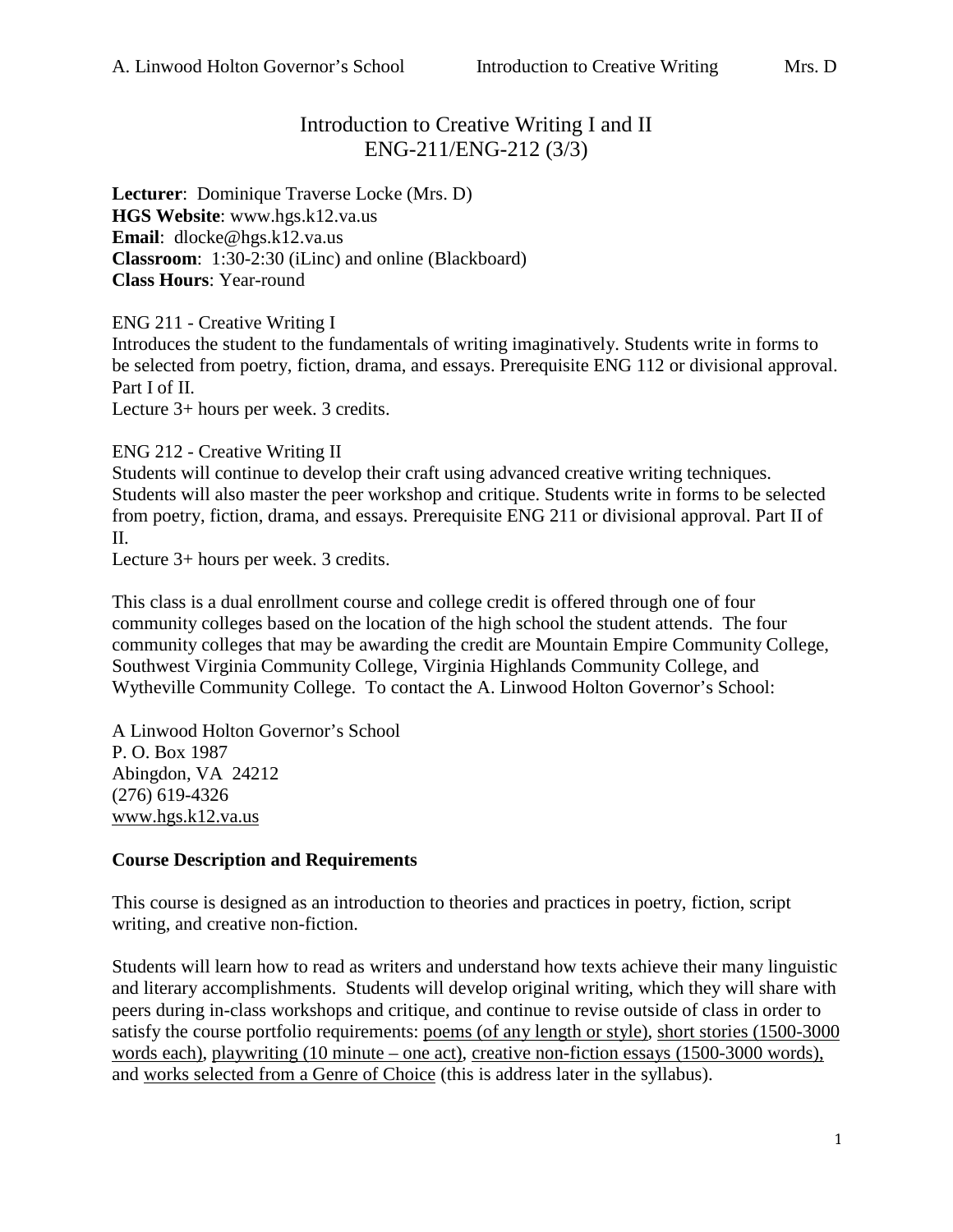Additional writing exercises will be assigned in class and for homework.

Like the Loch Ness Monster, pop/reading-quizzes have been spotted lurking in the murky shadows.

Students will be expected to complete (400 – 600 words each) Response Papers regarding the required reading assignments and/or class discussion regularly.

Note: The skills and tools you will acquire and develop in Introduction to Creative Writing are equally valuable in the fields of business, communications, counseling, education, research, sales, team management, etc. That being said, the primary focus of Introduction to Creative Writing is to give students a cathartic outlet for self-expression, and to expose students to the innermost workings of the literary world (from the conception of an idea through the publication).

## **Student Learning Outcomes**

 Writing Skills: Students will demonstrate effective exchange of ideas through appropriate use of written language.

 Critical Thinking (Reasoning): Students will identify, analyze, and evaluate arguments as they occur in their own and one another's work and will develop wellreasoned arguments.

 Reading Skills: Students will recognize effective use of literary techniques and devices.

 Information Management: Students will use basic research techniques, and locate, evaluate, and synthesize information from a variety of sources.

 Creative Thinking: Students will generate unique and original ideas and communicate those ideas verbally and via written word.

# **Additional Course Objectives**

Upon completing the course, students should be able to:

 Define terms and discuss concepts essential to the study of poetry, fiction, script, creative non-fiction, and the creative writing process.

 $\Box$  Write poems, short stories, script(s), and essays that are aware of established conventions in their respective genres.

 Effectively revise their work, making use of concepts discussed in class and feedback from the lecturer and peers.

Analyze and appreciate the work of established writers in the literary cannon.

Analyze and appreciate the work of peers.

#### **Course Texts**

*Muscle Cars* by Stephen G. Eoannou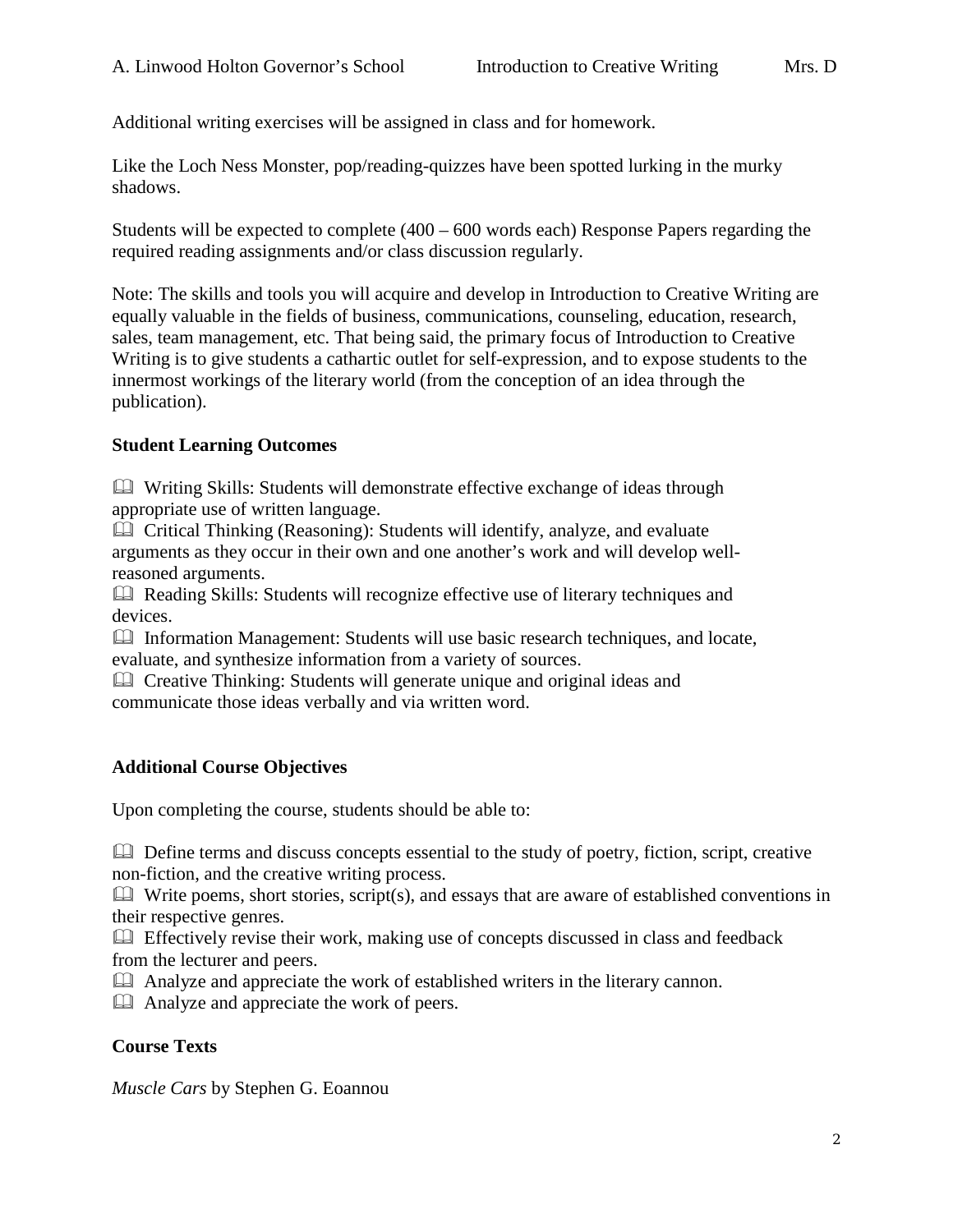*Contemporary American Poetry*, 8th Edition

*Course materials will also include digital resources (WORD documents and online).* 

#### **Course Delivery**

Creative Writing I and II are taught in the virtual classroom of A. Linwood Holton Governor's School and utilizes iLinc and Coursesites programs. The asynchronous course will utilize Blackboard.

## **Course Archive – (Live Courses)**

All class sessions will be archived. The archive for each class is available on the A. Linwood Holton Governor's School website for approximately two weeks after the date of each session. If you are absent, it is your responsibility to view the archived class session. (Specific information regarding absenteeism is addressed later in the syllabus.)

## **Portfolios and Grading**

• Portfolios - *The portfolios will be considered the primary assessment tool and will be utilized in lieu of tests as Creative Writing and its processes cannot be scored numerically on content but rather quality and, to some extent, quantity.* Portfolios will include:

Genre Submissions – Draft, Critiques, Revision Response Papers Writing Exercises Miscellaneous Assignments Discussion (Boards – asynchronous)

• Participation in class discussion (boards) and involvement is highly important and is evaluated on the quantity and the quality of a student's contribution to the course. Attendance and late assignments are also factored into the participation grade. Quizzes will also be factored in when necessary.

Good writing grows out of an inner necessity antithetical to the grading process; because ours is a college writing workshop, however, grades are inevitable.

"A" is reserved for students who not only work hard but also demonstrate a very high level of proficiency at writing poetry, fiction, and creative non-fiction—that is, at applying the techniques and concepts studied in this course to original and compelling subject matter. "B" will reflect clearly evident application of significant effort and a generally high proficiency at writing poetry, fiction, and creative non-fiction.

"C" will reflect adequate proficiency and application of effort.

"D" and "F" will reflect marginal and unsatisfactory effort and proficiency respectively.

NOTE: SAVE EVERYTHING.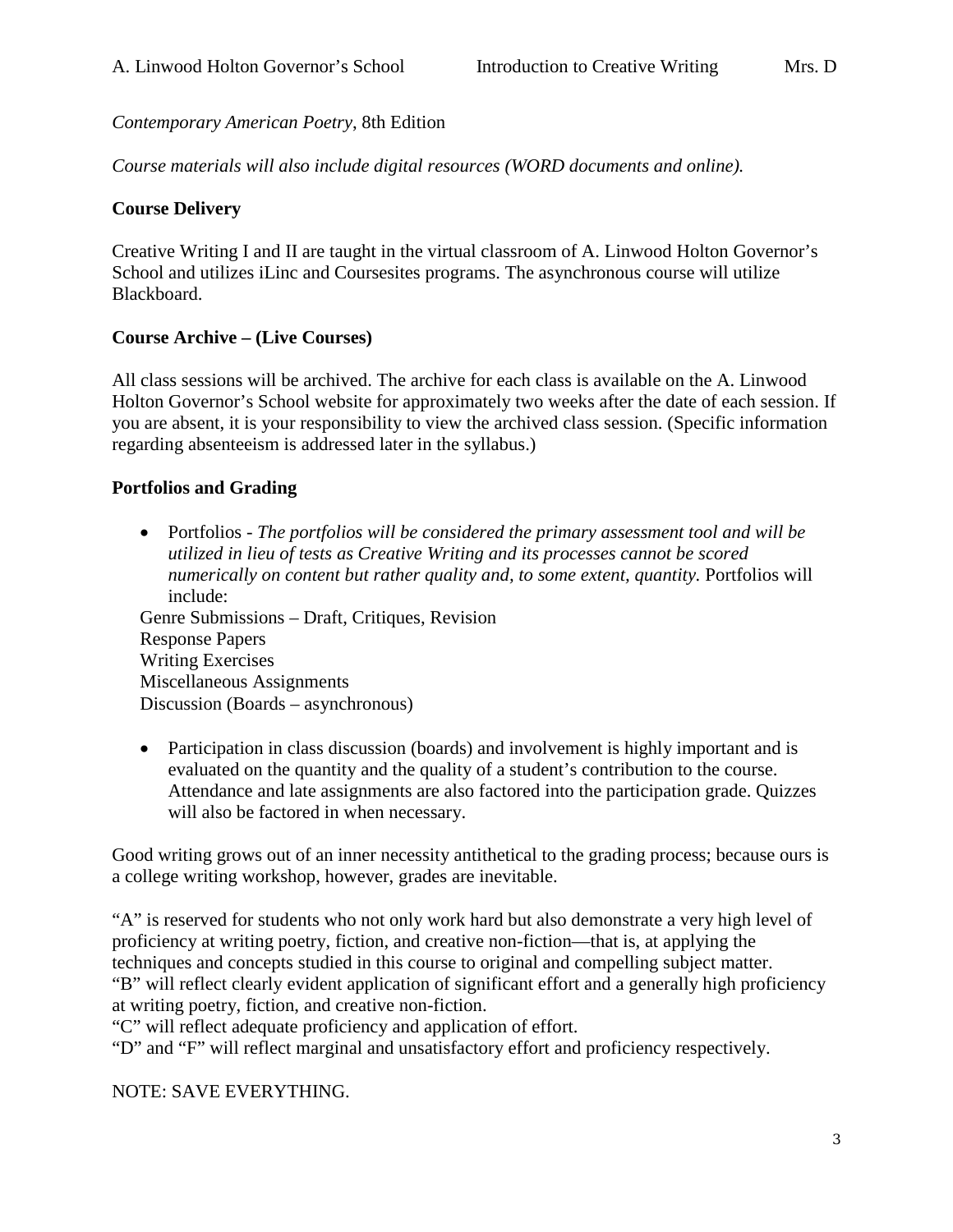## **Response Papers**

A *labeled folder* containing the all Response Papers. No original draft or revision is necessary. Response papers are 400-600 word papers that are both directed and non-directed, and will demonstrate the students' knowledge, understanding, and engagement with literature/writing selections that have been discussed in class. Response Papers will be due regularly, and are not given a numeric grade, but rather graded on a basis of content and completion.

## **YPF**

Students will participate in the Barter Theatre Young Playwrights Festival. Guidelines and specific requirements for this project will be provided by Barter Theatre.

#### **Writing Exercises**

A *labeled folder* containing all writing exercises completed in class and for homework. Each inclass exercise must include the date of completion. Each homework exercise should also include the date of completion. Like Response Papers, writing exercises are not given a numeric grade, but rather a grade based on content and completion.

#### **Discussion Boards (Asynchronous)**

Discussion Boards are posted on Blackboard with specific instructions as to how to approach each topic. Follow directions carefully.

#### **Quizzes and Tests**

Quizzes will be assigned when students are suspected of not completing the reading in an effort to stress the importance of accountability. Quizzes are unannounced and made up of 5 questions and a bonus.

"Tests" are rarely scheduled if all other requirements are being met. The primary method of "testing" will be the portfolios as there is no "right or wrong" in Creative Writing. In the event that "tests" are given, tests are closed book, but often will be open note, and are primarily essay based. (The use of notes on "tests" is a privilege, not a right, and can be taken away at any time. Open note "tests" are utilized solely because good note taking should be rewarded.)

# **MLA Format**

All assignments, with the exception of in class writing exercises, *must* be in MLA Format. *No exceptions and no other format will be accepted.*

# **Course Calendar**

TBA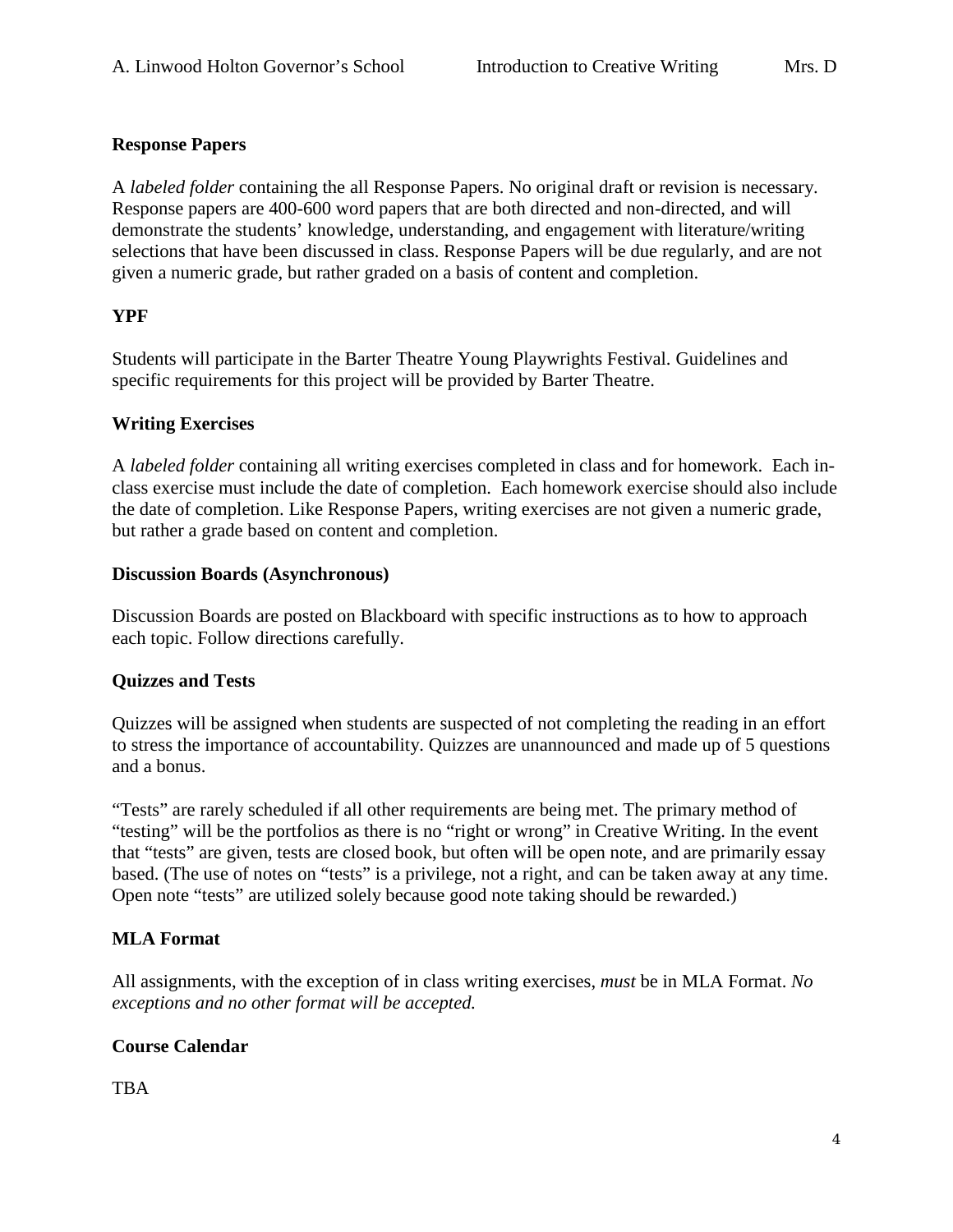#### **Information and Instructions for Individuals with Disabilities**

Students may request academic accommodations for identified disabilities through A. Linwood Holton Governor's School's Main Office (276 – 619 – 4326). The request will be evaluated and a consultation with appropriate officials from the student's home school will be utilized to develop a plan for necessary and reasonable accommodations. All correspondence will be confidential.

#### **Emergency and Unforeseen Circumstances**

If a major interruption occurs affecting the lecturer, the student, or student's school, the offices of A. Linwood Holton Governor's School or the community college through which a student is receiving his/her credit-course requirements, class meeting times or schedules, assignment deadlines, and grading schemes are subject to changes that may include alternative delivery methods, alternative methods or interaction with the instructor, alternate class materials, changes to class membership, a revised attendance policy, a revised semester calendar, etc.

For more information, please consult the following resources:

- College website
- Your school's emergency notification and response plan
- A. Linwood Holton Governor's School website

In the event of such a situation, the A. Linwood Holton Governor's School Administrator will work closely with the appropriate school division and college personnel to resolve it as soon and as conveniently as possible. Students will be contacted through available forms of communication and given specific directions as to how they will proceed to complete course work, assignment deadlines, etc.

#### **Course Policies**

Attendance: It is essential, not optional. Please refer to your A. Linwood Holton Guide Books and Code of Conduct for specific information regarding attendance related issues.

Absence: When absent, the student must contact the lecturer via email and make arrangements to submit any work due that day. The student will return to class prepared to participate in scheduled activities. Please refer to your A. Linwood Holton Guide Books and Code of Conduct for specific information regarding absence related issues.

Late /make-up assignments: Late work (especially pre-assigned work) will result an automatic deduction of five points per day per assignment from the final average for the grading period and will NOT be accepted after three days. This is a privilege, and if abused, will be taken away. If an assignment was scheduled, it is still due on the due date, or in special cases (please consult the lecturer) upon the student's first return day. Special circumstances may merit extensions or accommodations, but it is the student's responsibility to communicate honestly and promptly to receive additional time.